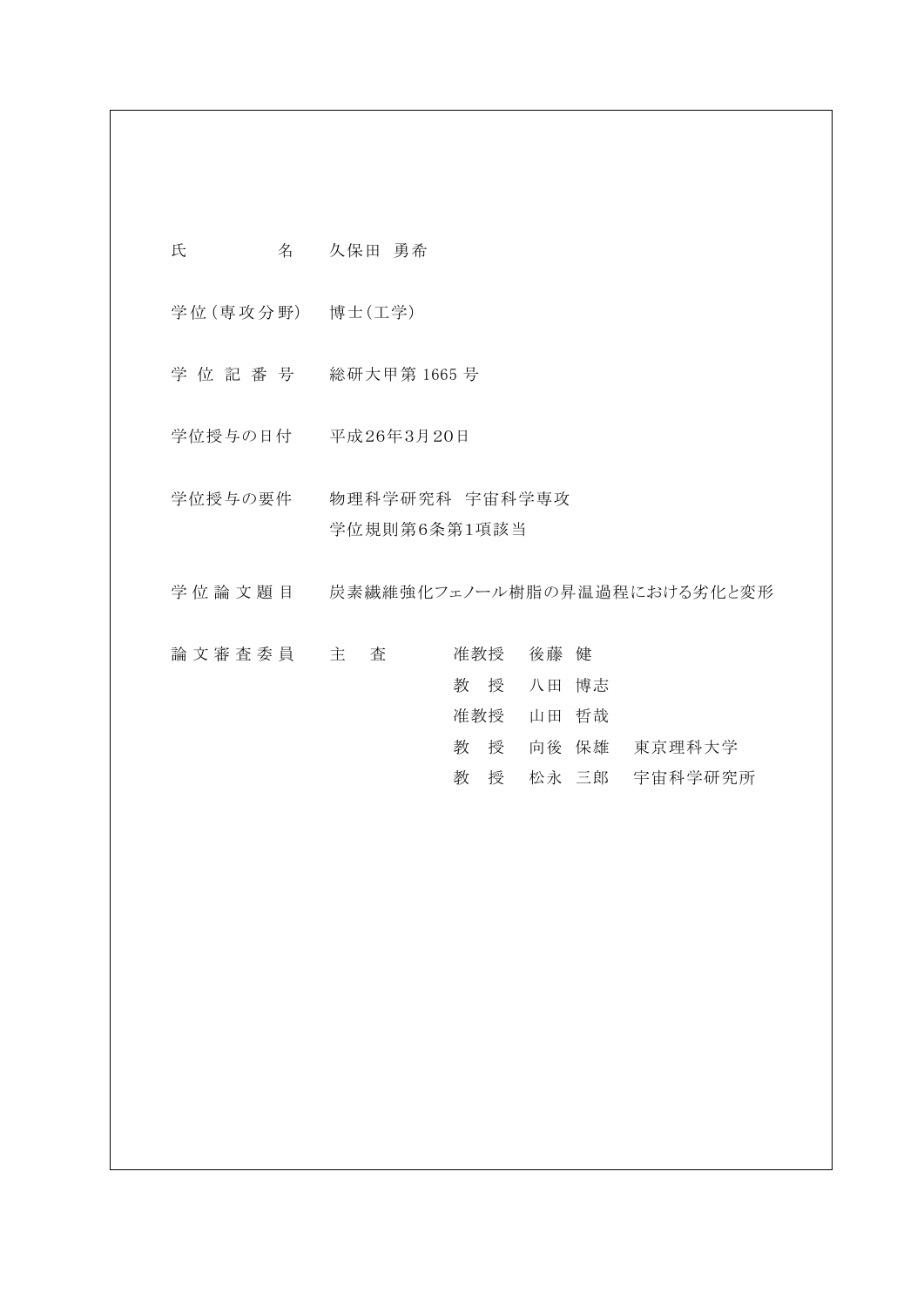## 論文内容の要旨

Summary of thesis contents

博士論文題目

# 炭素繊維強化フェノール樹脂の昇温過程における欠陥の生成と変形 Thermal deformation and damage of carbon fiber reinforced phenolic composites at elevated temperatures

#### **First Chapter**

Ablation cooling has been adopted in the severest heating environments, such as re-entry vehicles from space and engine nozzle of solid rocket. The ablator systems protect payloads and the vehicle structures through consumption of ablation materials called ablator. Gases generated by pyrolysis of the ablator thereby insulate it from hot environmental gases. Their associated endothermic decomposition reactions lower the material temperature. The pyrolysis reaction results in carbonization of ablator surface. Sublimation of the carbonized surface contributes to preventing too much elevating payload temperature. Low thermal conductivity of the ablator also lowers the temperature. Carbon-fiber-reinforced phenolic matrix composites have been often applied under severest environments as ablation materials.

To evaluate performance under re-entry environments, the ablator is exposed to extremely high temperatures and high-speed flow in an arc-plasma wind tunnel (AP). Many researchers have predicted recession rates of ablator surfaces based on results of the such tests. The recession rate of an ablator surface is key information for designing the ablator thickness. It has been determined by subtracting the thicknesses of an ablator before and after heating. When an ablator is exposed to a severe environment, it is damaged, and the damage causes large deformation. Therefore, the measurement of recession includes the thermal deformation generated by the cracks of the ablator. The deformation is not negligibly small compared with the recession rate. Therefore, the deformation should be seriously considered in order to estimate the recession precisely. Understanding damage in an ablator is also important for evaluations of material properties of an ablator. For predictions of temperature distribution in and around an ablator and recession, material properties of an ablator, such as thermal conductivity and density, are required. However, these properties sensitively depend on damage in the material. This is another motivation to discuss damaging process of ablators in the present study.

In AP tests, the material is heated unidirectionally and rapidly. Consequently, unsteady rapid-changing temperature distribution with a sharp gradient is induced in an ablator. Under such complex heating conditions, it is difficult to specify the basic mechanisms yielding the expansion deformation and cracking, because observation of the cross-section of material after heating is the only way to assess the damage in AP tests. Therefore, elucidation of the basic mechanisms is crucially important to ascertain deformation behaviour.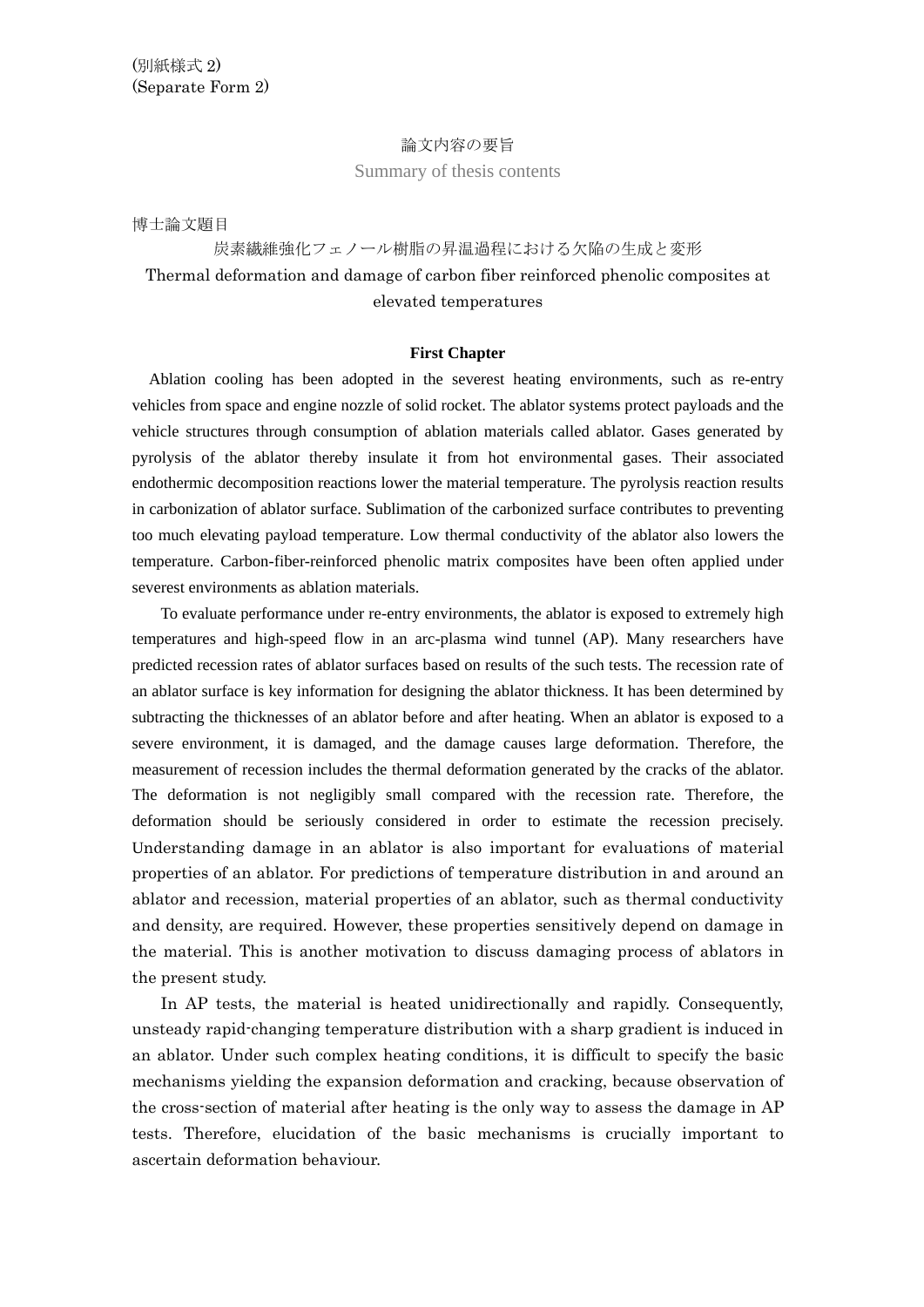The cracking pattern of carbon-fiber-reinforced phenolic matrix composite during exposure in static and high temperature environments has been investigated by some researchers. Fischedick and Zhang identified the basic mechanisms under low heating rate conditions using soaking furnace. Herein, these conditions were called as quasi-static heating conditions. The mechanisms identified by them can apply only for the fiber reinforced plastics (FRP) using straight fiber, such as PAN- or pitch-based carbon fiber. However, carbon fiber applied to ablators has special configuration; 3 spun-yarned sub-bundles are bladed into twisted one yarn. This fiber is used for the ablator as the reinforcement because of low density and low thermal conductivity. Since the mechanisms of cracking should depend on the configuration of the fiber, individual research of the basic mechanisms focusing FRP reinforced by kynol-based carbon fiber is necessary in order to understand cracking pattern of ablator.

In this research, the cracking and deformation was observed under quasi-static heating conditions, such as low heating rate and uniform heating. The basic mechanisms under quasi-static conditions were identified from the mechanisms of cracking of the FRP reinforced by PAN-based carbon fiber. Based on the mechanisms clarified under quasi-static condition, cross-sections of an ablator after arc-plasma wind tunnel heating tests were observed to identify causes of thermal expansion deformation.

#### **Second Chapter**

#### **1. Introduction**

 Before arc-plasma wind tunnel tests, ablator materials are quasi-statically heated to ascertain basic mechanisms of thermal deformation and cracking at elevated temperatures in the second chapter. Therefore, objective of this chapter is to provide basic information for discussion of thermal deformation and cracking in re-entry environments.

#### **2. Experiments**

#### 2.1 Material

Two types of ablators, kynol-based carbon fiber reinforced plastics (Types 1 and 2), are quasi-statically heated. The materials consist of eight satin-woven fabrics of kynol-based carbon fiber as the reinforcement, and resol-type phenolic resin as the matrix. The kynol carbon fiber is of a spun-yarn type, and has a special microstructure that includes thin short fibers spun into a thin sub-bundle and three sub-bundles braided into a yarn. The principal difference between Types 1 and 2 was porosity. Although the closed porosity of A-1 was higher than that of A-2, A-2 contained more open pores than A-1 did. The total porosity of A-2 was 10.4% higher than that of A-1. The pore sizes differed significantly between Types 1 and 2. The average volume fraction of pores in A-1 was less than that in A-2. In this chapter, thermal cracking behavior of A-1 is in a main focus. Thermal deformation of A-2 was used for addressing the effect of porosity and pore size by comparison with those of A-1.

# 2.2 Experimental procedures

The deformation during heating up to 1400℃ was measured using Thermo Mechanical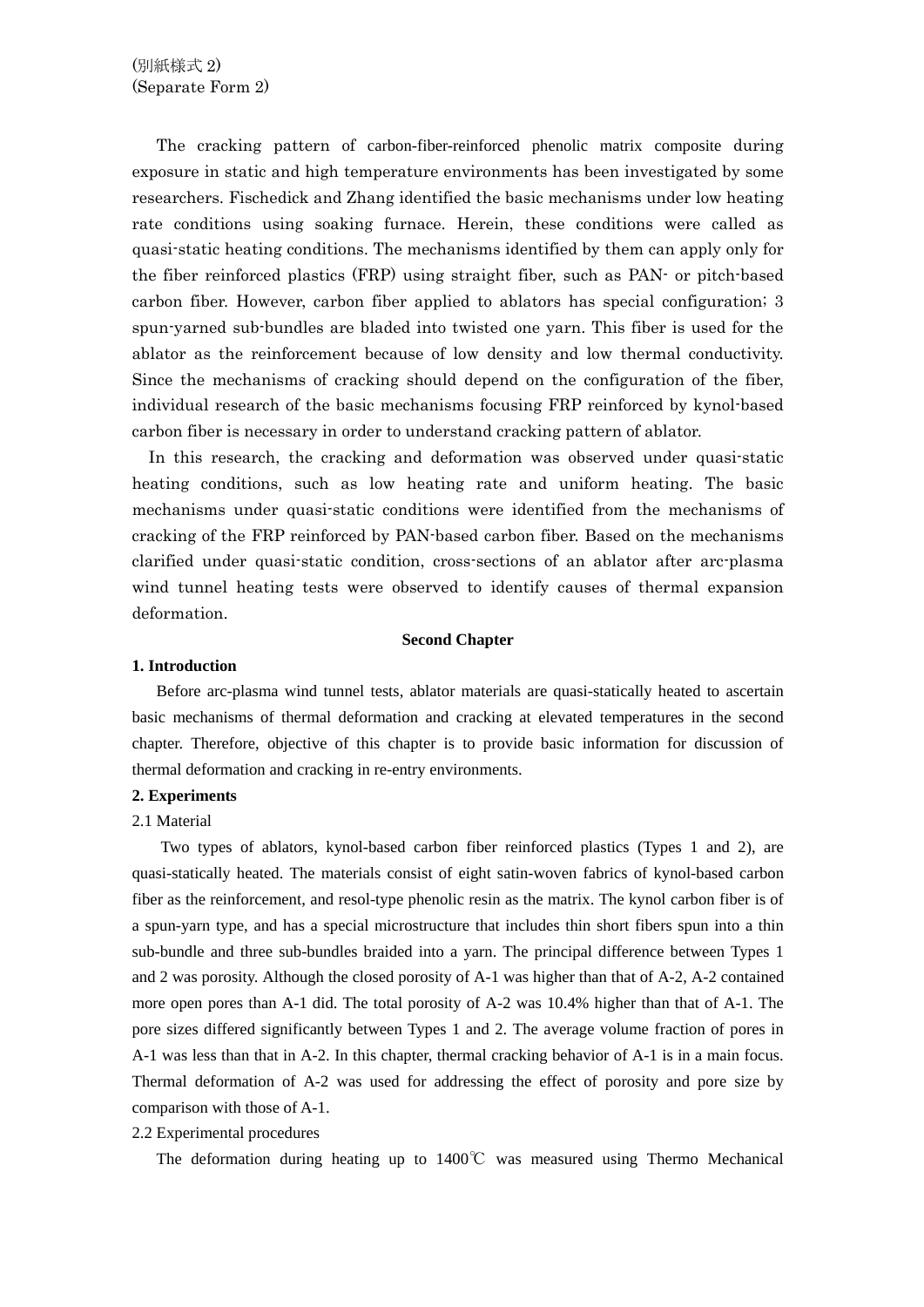Analyser (TMA). Deformations in the thickness direction of the laminated composites were determined mainly, because samples didn't deform in the directions including the lamination plane.

 The deformation mechanisms were clarified through detailed observations of crack formation and deformation processes under quasi-static heating conditions. For these observations, a thermo-optical microscopy (TOM) and X-ray computed tomography (X-ray CT) were used. Using the TOM development of cracks at elevated temperatures was observed under quasi-static heating conditions. The X-ray CT (Fraunhofer; Bayreuth, Germany) was used to observe pores and cracks inside the materials, which were heat-treated at elevated temperatures.

 Phenolic resin has high water absorbability, and shows condensation polymerization and breakage of chemical bonds during the pyrolysis reaction. At elevated temperatures, the phenolic matrix composites emit  $H_2O$  and pyrolysis gases. In addition to above experiments, measuring porosity and TGA/MS were conducted to determine the effect of gas pressure trapped inside materials on the deformation and crack formation.

#### **3. Results & Conclusion**

Major deformation events monitored at around  $300^{\circ}$ C and  $50^{\circ}$ C and after  $550^{\circ}$ C were found to be derived, respectively, from  $H_2O$  gas pressure, pyrolysis gas pressure, and cracking by shrinkage of the matrix resin. In the temperatures higher than 550°C, the cracking pattern decided the deformation behaviors. The A-1 material expanded due to cracks generated inside fiber bundles in the direction of fiber axis. On the other hand, the cracks extended from the edge of pore in A-2. As a result, A-2 shrank. Since the reaction progressed actively at a temperature higher than 550°C, the cracking should be caused by the pyrolysis reaction.

#### **Third Chapter**

#### **1. Introduction**

 The third chapter explained the cracking mechanisms of an ablator during active progression of pyrolysis reaction using established cracking mechanisms for PAN-based carbon fiber reinforced phenolic resin. The phenolic resin starts to shrink at 300℃ by pyrolysis reaction. In PAN-based woven-fabric CFRP laminates, two types of cracks, transverse cracks and delaminations were observed under the tensile stress. In contrast, cracking occurred under mismatch strain between the directions of fiver bundle axis and normal to it. However, the basic cracking mechanisms of the ablator were assumed to be the same as those for the woven-fabric CFRP subjected to the tensile stress. Some researchers simulated the pattern of transverse cracks and delaminations during a tensile test of the CFRP. This model was modified to establish a model explaining cracking of ablators, A-1 and A-2 materials.

#### 2. Experiments and Analyses

 In addition to A-1 and A-2, three types of PAN fiber reinforced CFRP, B-1, B-2 and B-3, were examined in this chapter. The difference between B-1 and B-2 was location of pores. While small pores were mixed in fiber bundles in B-1, large pores distributed in the matrix of B-2. In contrast, the volume fraction of pores was much fewer in B-3,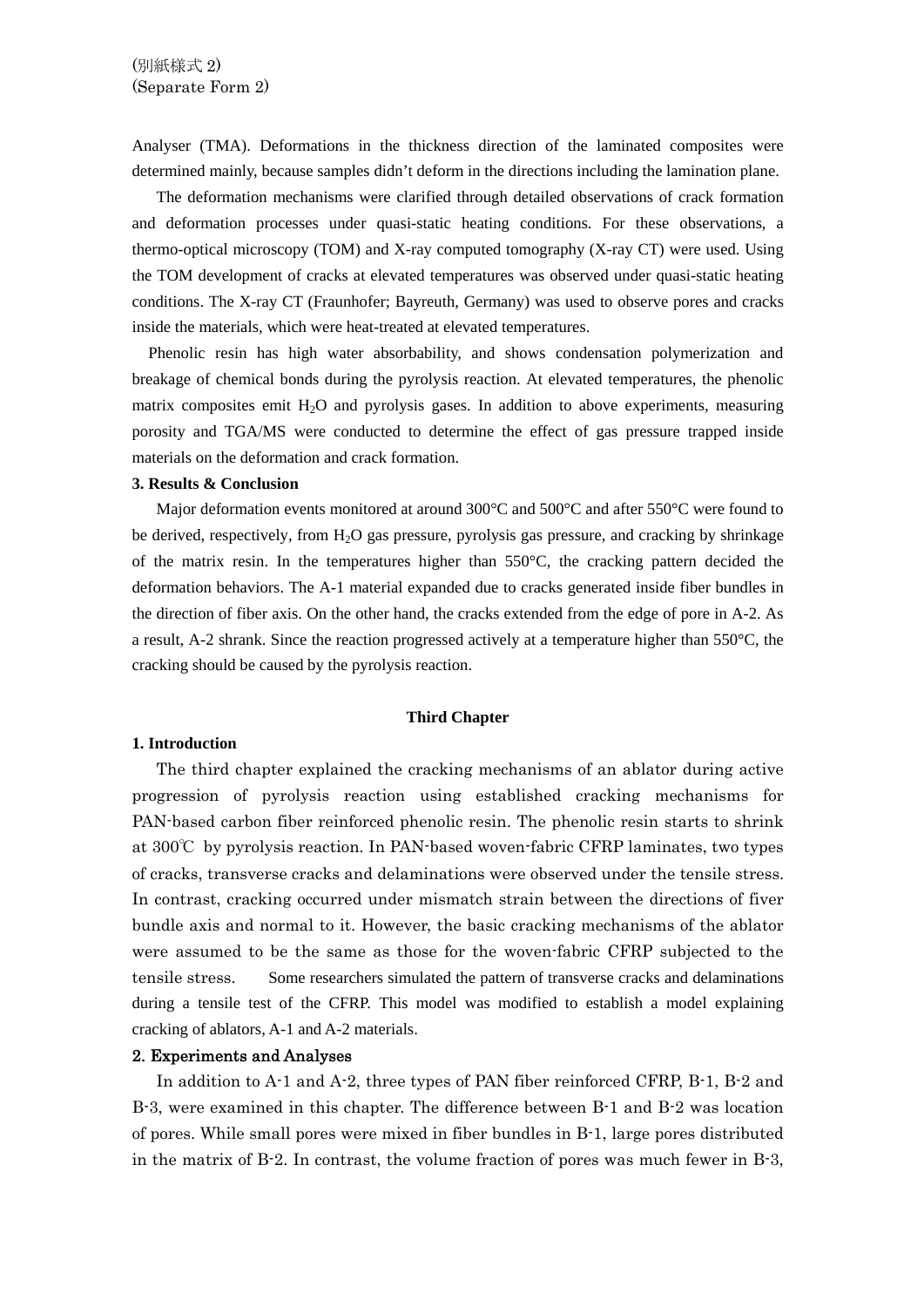and laminate thickness of B-3 was thinner than that of the others. The cracks of B-1~3 were simulated using a model estimating transverse cracks and accompanied delaminations in tensile tests. This model simulated the crack density as a function of tensile stress. To validate that the model can simulate the cracking during pyrolysis reaction, experimentally obtained crack densities of B-1~3 were compared with those predicted by the simulation model. After validation of the model by this simulation, the model was used in the initiations of the cracking in A-1 and A-2 during pyrolysis. Observations using TOM and X-ray CT were conducted in the same procedures as the second chapter.

### 3. Results and Conclusion

The model for tensile tests successfully simulated the crack densities of  $B-1\sim 3$ . These results validated that this model can be applied to a simulation of the cracking during pyrolysis reaction.

 The simulation indicates that the crack initiation stress in A-1 was lower than that in A-2. Therefore, A-2 released the mismatch strain more easily than A-1. Although only transverse crack released the mismatch strain in A-2, the strain mismatch in A-1 was released not only by transverse crack but also buckling of fiber bundle. This difference is attributable to the difference in pore size embedded in the materials.

#### **Fourth Chapter**

### **1. Introduction**

Based on the mechanisms clarified in the third chapter, cross-sections of A-1s after arc-plasma wind tunnel heating were observed to identify causes of thermal expansion deformation during a re-entry from space. In addition, the deformation process during arc-plasma wind tunnel heating was attempted to measure using a laser-based measurement technique. This method was conducted in a corporation study with Institute of Space Center (IRS) of University of Stuttgart.

#### 2. Experiments

The arc-plasma wind tunnel used for this study was PWK 1 of IRS of University of Stuttgart. The tests were conducted at heat fluxes of 2.0 MW/m2, 6.0 MW/m2, and 12.0 MW/m2. These were designated, respectively, as tests A, B, and C. The heating time in each test differed: 60 s in test A, 30 s in test B, and 12 s in test C. The top surface temperature was measured using a pyrometer. Emissivity of material was set to 0.85. The temperature distribution within material was measured by 5 thermocouples.

Thermal deformation of the specimen in the thickness direction was measured from the variations of slit spacing before and after heating. Three alleys of slits were engraved on the side surface of specimens to measure the change of spacing between adjacent slits before and after heating. The original spacing between slits was 3.20— 3.69 mm.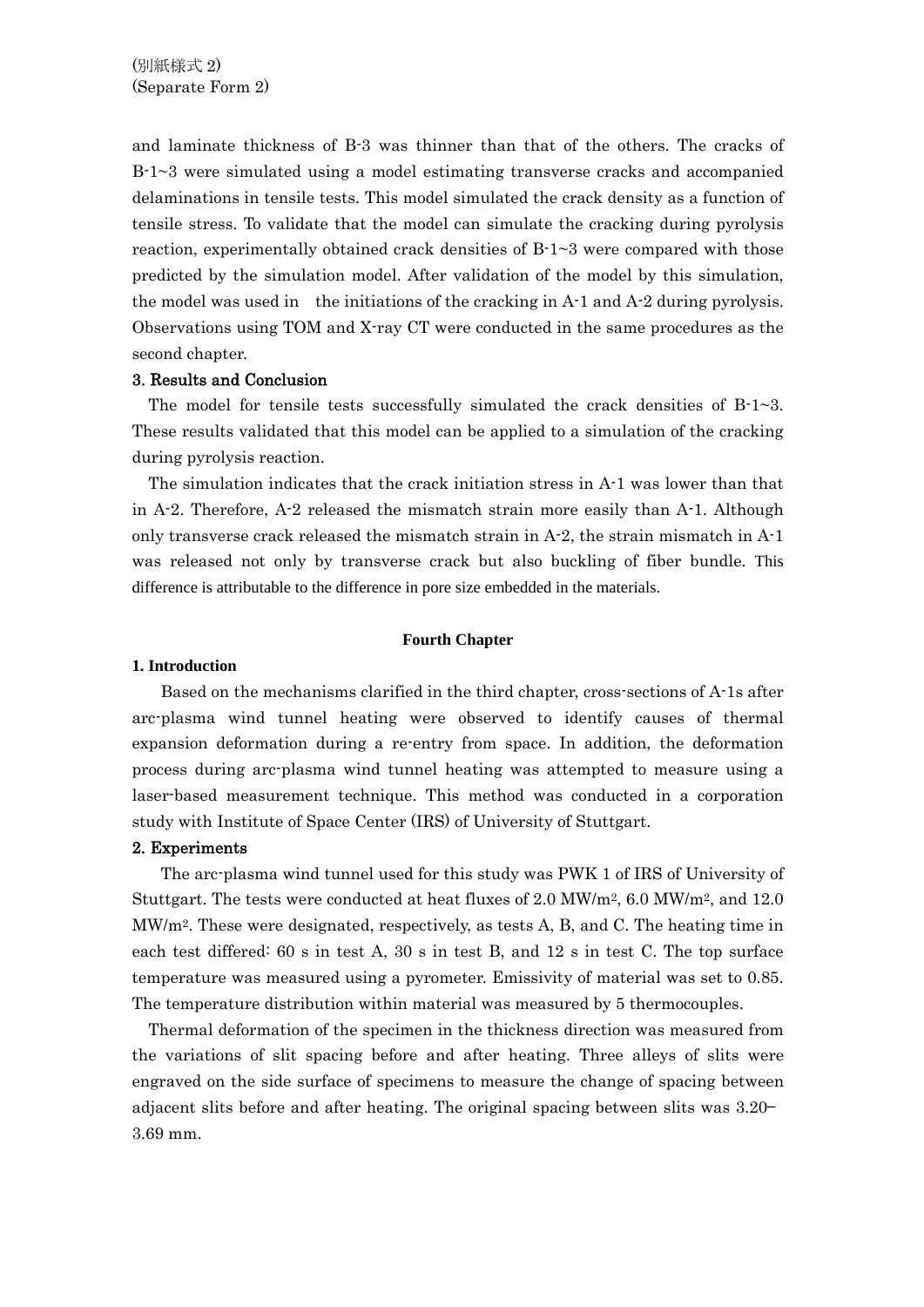In the laser-based technique, sample's surface was scanned by a inclined laser pointer and variation of flashed point was recorded using a conventional video camera to determine displacement of the heating surface during heating. This change was calibrated to the displacement of the top surface.

 The thermal stress and temperature distribution during heating was simulated using software of finite element analysis: ABAQUS.

## 3. Results and Conclusion

In a rapid heating condition, expansion of the thickness becomes greater than that in quasi-static condition because much more delaminations were generated in addition to the cracks appeared in the quasi-static heating conditions. Temperature distributions and thermal stresses inside material calculated using ABAQUS proved that the delaminations were caused by thermal stresses produced by steep temperature gradient inside material during arc-wind heating. The expansion deformation was greatest at the layer closest to the heated surface. Temperature of material generating expansion in an arc wind tunnel test was higher than that in a quasi-static heating test.

# Fifth Chapter

 This chapter gives general overview of the present study and explains future guide in extensive research. In this study, the deformation- and crack-yielding mechanisms encumbering optimization of an ablation system were clarified. These results should simplify estimating the materials properties such as thermal conductivity and density. The next target is to establish a model estimating the deformation and cracking.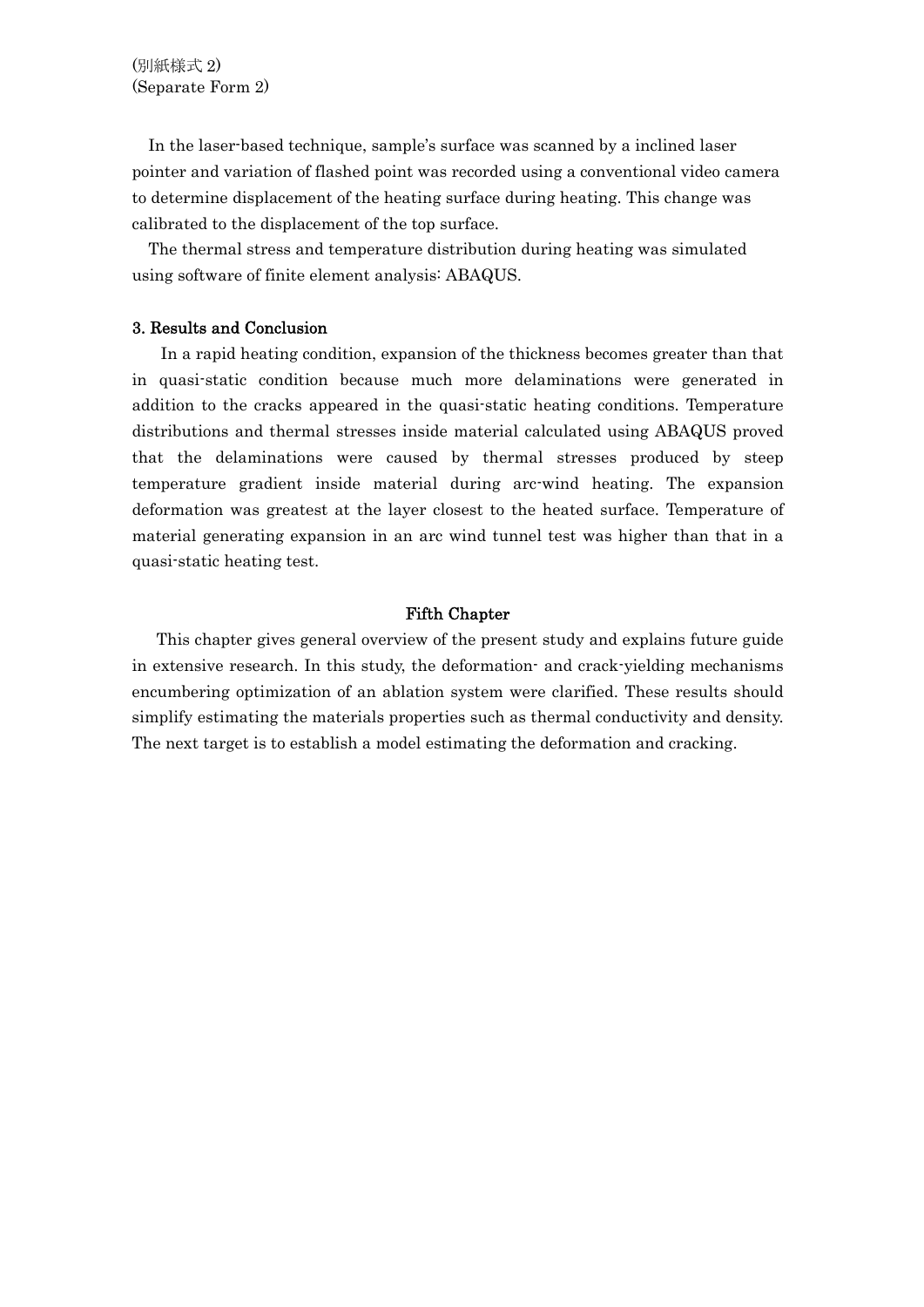### 博士論文の審査結果の要旨

Summary of the results of the doctoral thesis screening

博士論文題目

# 炭素繊維強化フェノール樹脂の昇温過程における欠陥の生成と変形 Thermal deformation and damage of carbon fiber reinforced phenolic composites at elevated temperatures

アブレーション材料(アブレータ)は宇宙からの再突入環境時に熱防御材として使用さ れる。この時アブレータは、一万度以上の高温ガスの極超音速流に曝される。アブレータ 耐熱特性は表面損耗(後退)量や温度分布(搭載機器が保護できる)で評価される。実験 的には、アブレータの熱防御性能は、アークプラズマ風洞試験により評価されたものを、 解析モデルを使った計算で、再突入環境にまで大幅な外挿をして推定されている。しかし ながら、この解析モデルは、高温過程で材料内に発生する損傷や変形の影響を強く受ける にもかかわらず、損傷を含む材料物性を考慮にされておらず、解析モデルの信頼性は高く ない。そのため、上記の外挿には経験的な調整定数を導入して実験と解析を合わせる努力 がおこなわれている。本研究では正確な評価可能にする解析モデルを確立するために、ア ークプラズマ風洞環境におけるアブレータの損傷と変形を定量的に把握し、それらの発生 機構を明らかにしようとしたものである。

 アークプラズマ風洞試験では、試験後の材料しか観察できないため、損傷プロセスを理 解することは容易ではない。また、アブレータは複雑なミクロ組織をもつため、損傷や変 形の機構を明らかにするのは困難である。出願者は、これらの困難を克服するために、実 験が容易な一様温度に近い準静的加熱場と簡素なミクロ組織をもつ材料に着目し、降温時 における損傷と変形の進行をそれらのメカニズムに遡って理解し、この損傷過程の理解を 基礎に、アークプラズマ風洞試験中に材料の損傷や変形がどのように進むかを初めて明ら かにした。

 第 1 章では、本研究の背景と目的を明らかにした。即ち、アブレータ用の主流は炭素繊 維強化フェノール複合材料(CFRP)であることを示し。その劣化の変形ついて、既往の 研究を紹介し、本研究の位置づけと意義を明らかにした。

 第 2 章では、準静的加熱場におけるアブレーション材料の損傷と変形を観察し、アブレ ータ内に分散するボイドの大きさによって、別種の亀裂を発生しながら変形することを明 らかにした。具体的には、小さなボイドを含む材料では、繊維束が座屈をおこし膨張し、 大きなボイドを含む材料では小さな応力でマトリックス中に亀裂を進展させ、この亀裂に より応力緩和を起こすことにより座屈を抑制して収縮することを示した。

 第3章では、簡素なミクロ組織をもつ CFRP の高温損傷挙動を検討し、この場合には、 トランスバースクラックと層間剥離という2種類の亀裂が発生すること及びこれらの損傷 の発生過程や亀裂密度が予測可能であることを明らかにした。さらに、アブレータに発生 する亀裂がトランスバースクラックに誘導されて起こるもので、アブレータの亀裂発生が 予測可能であることを明らかにした。